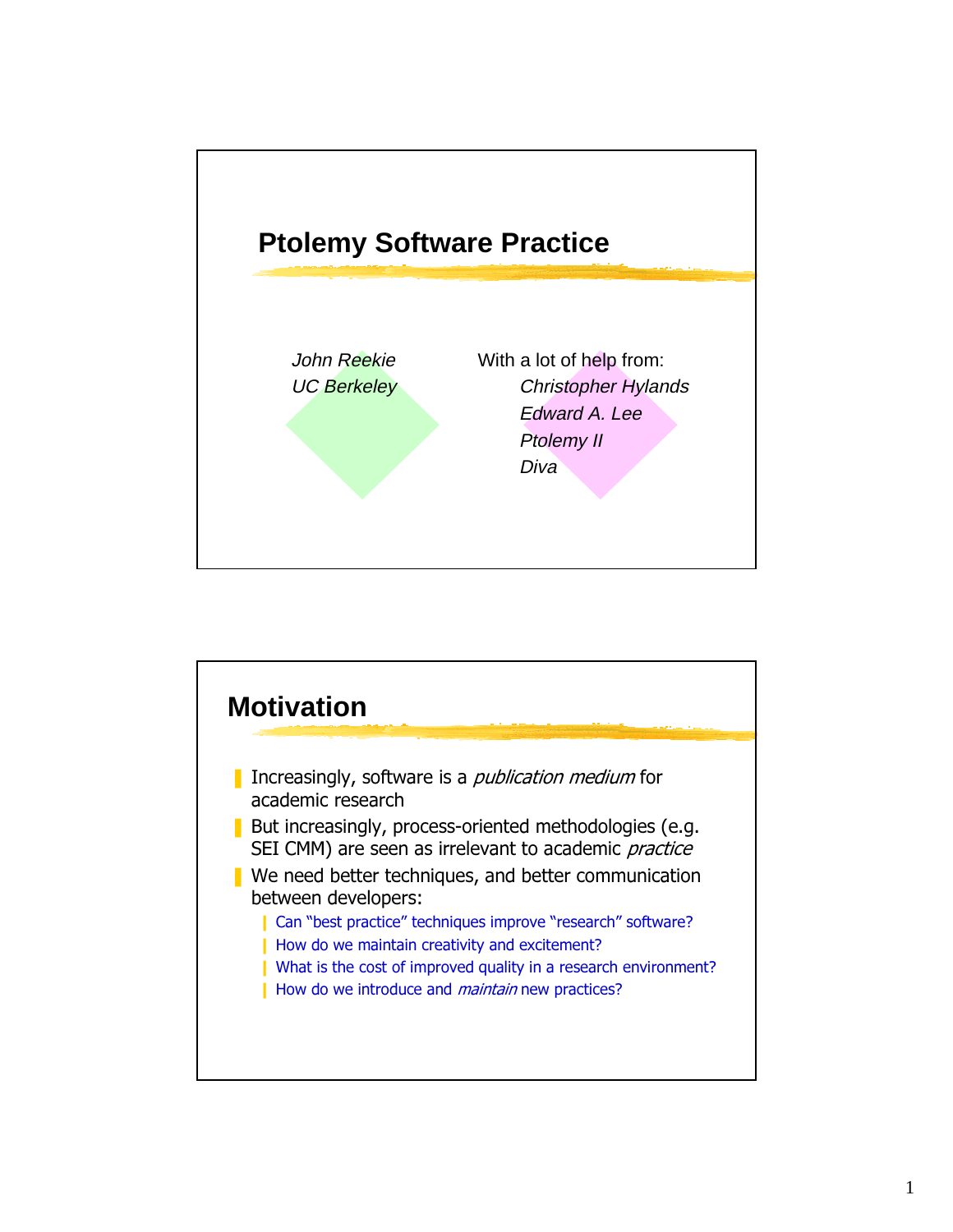

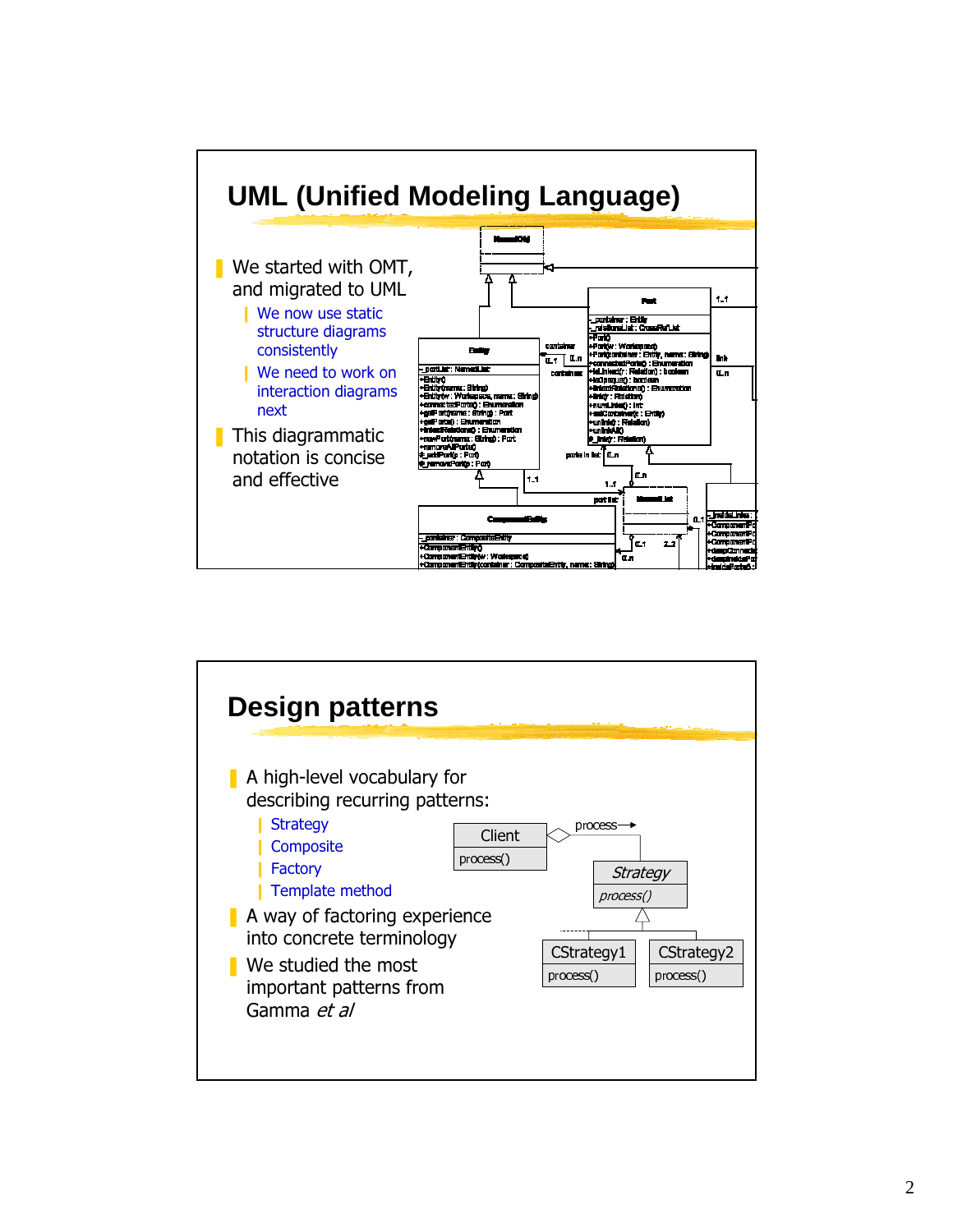

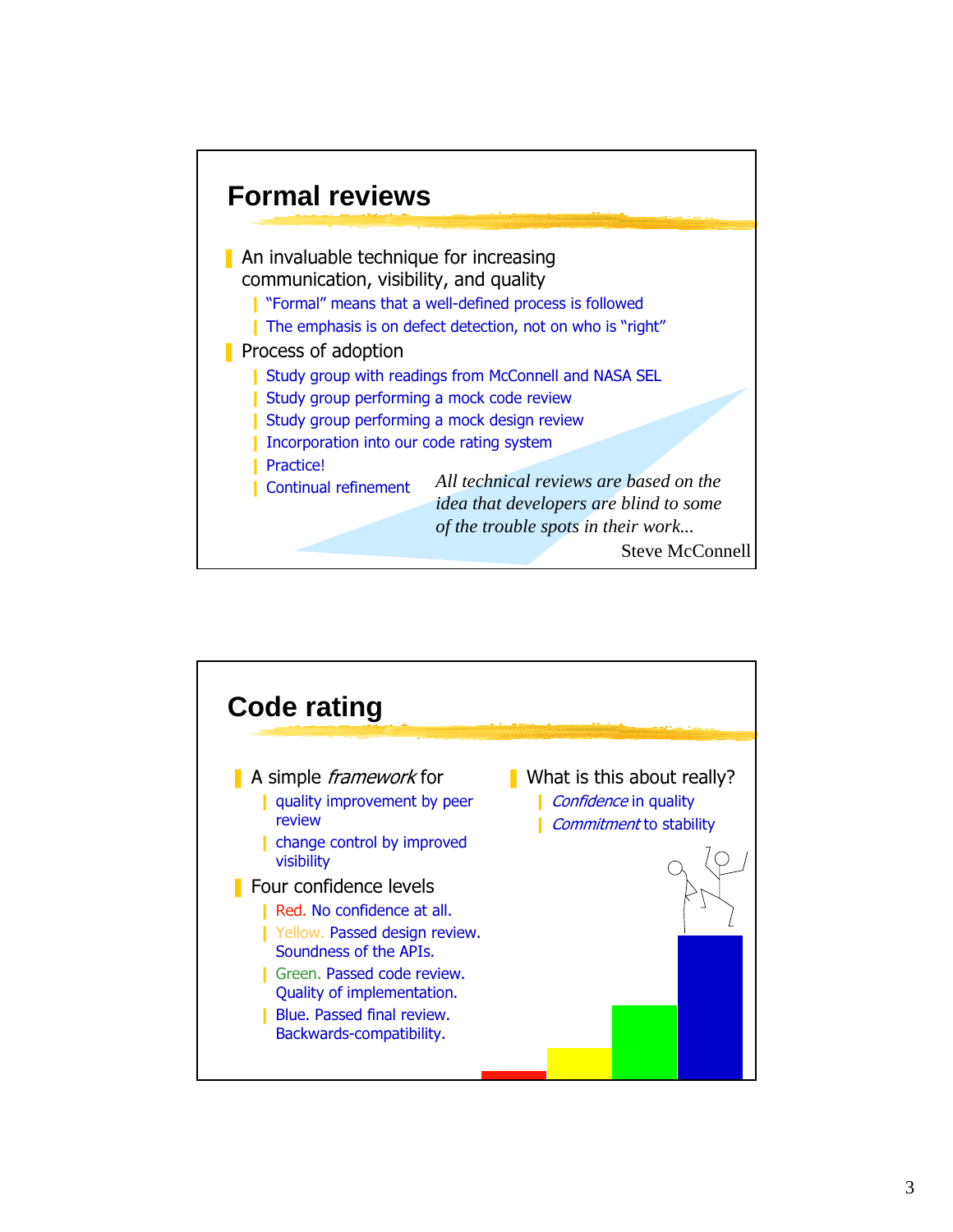

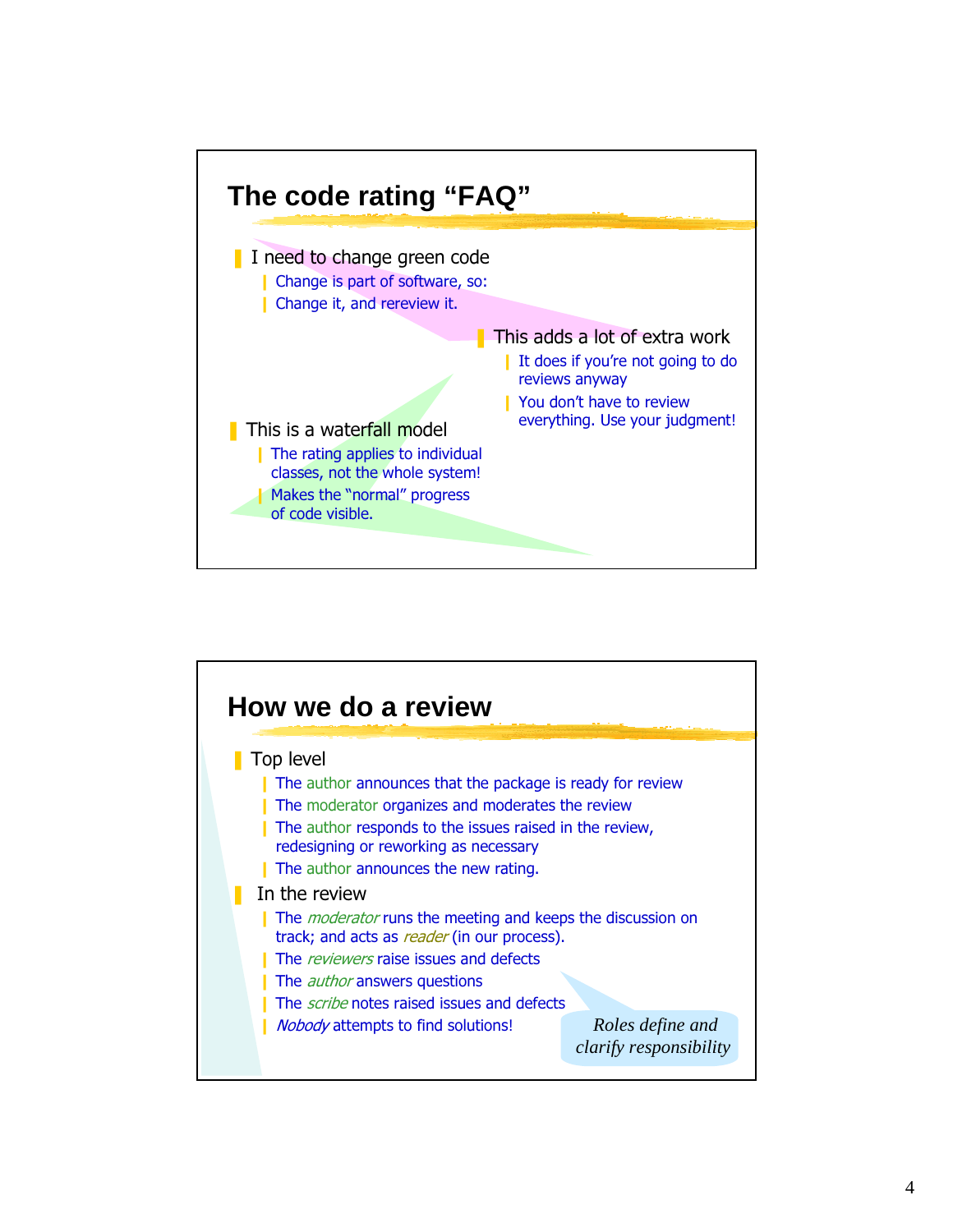

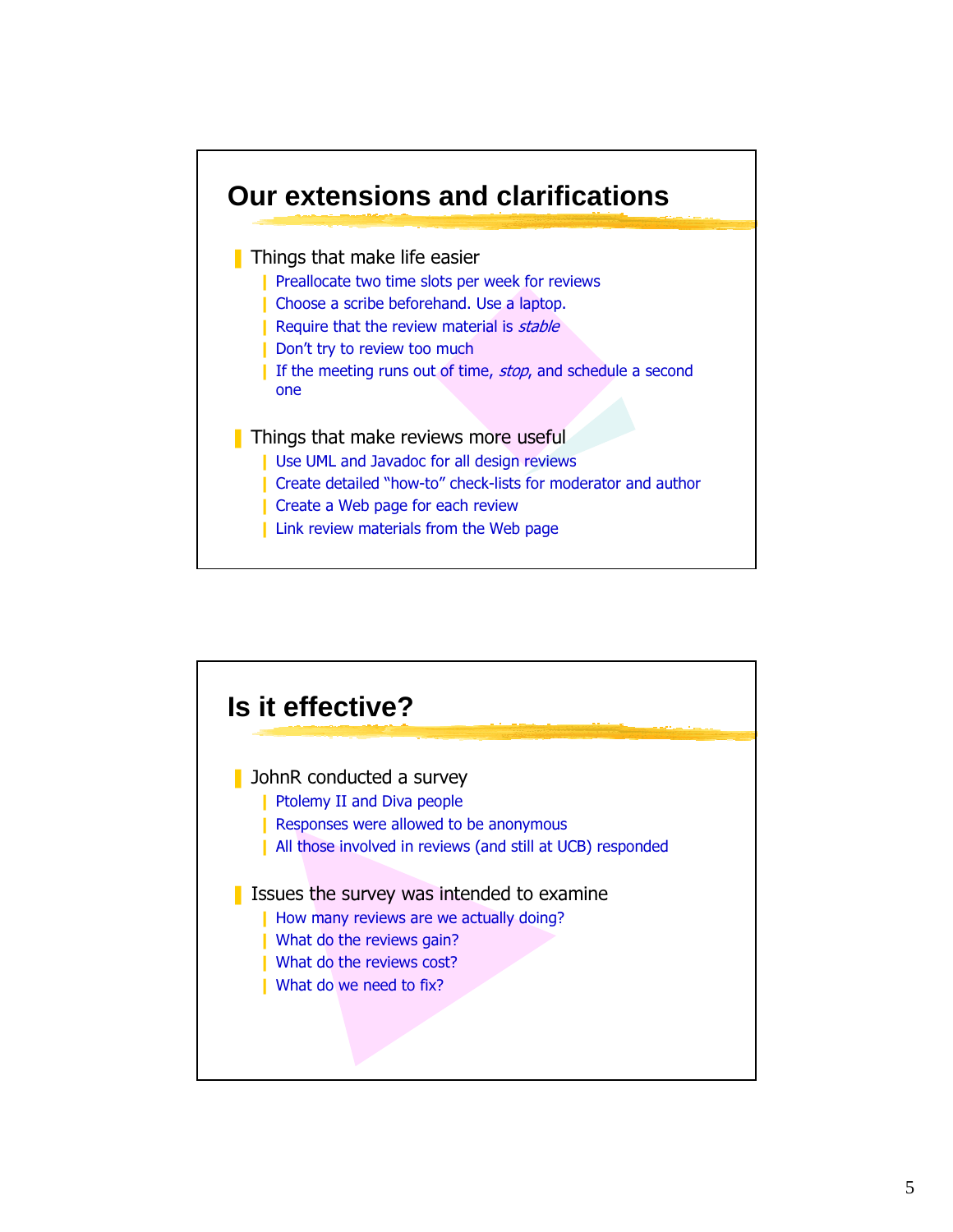

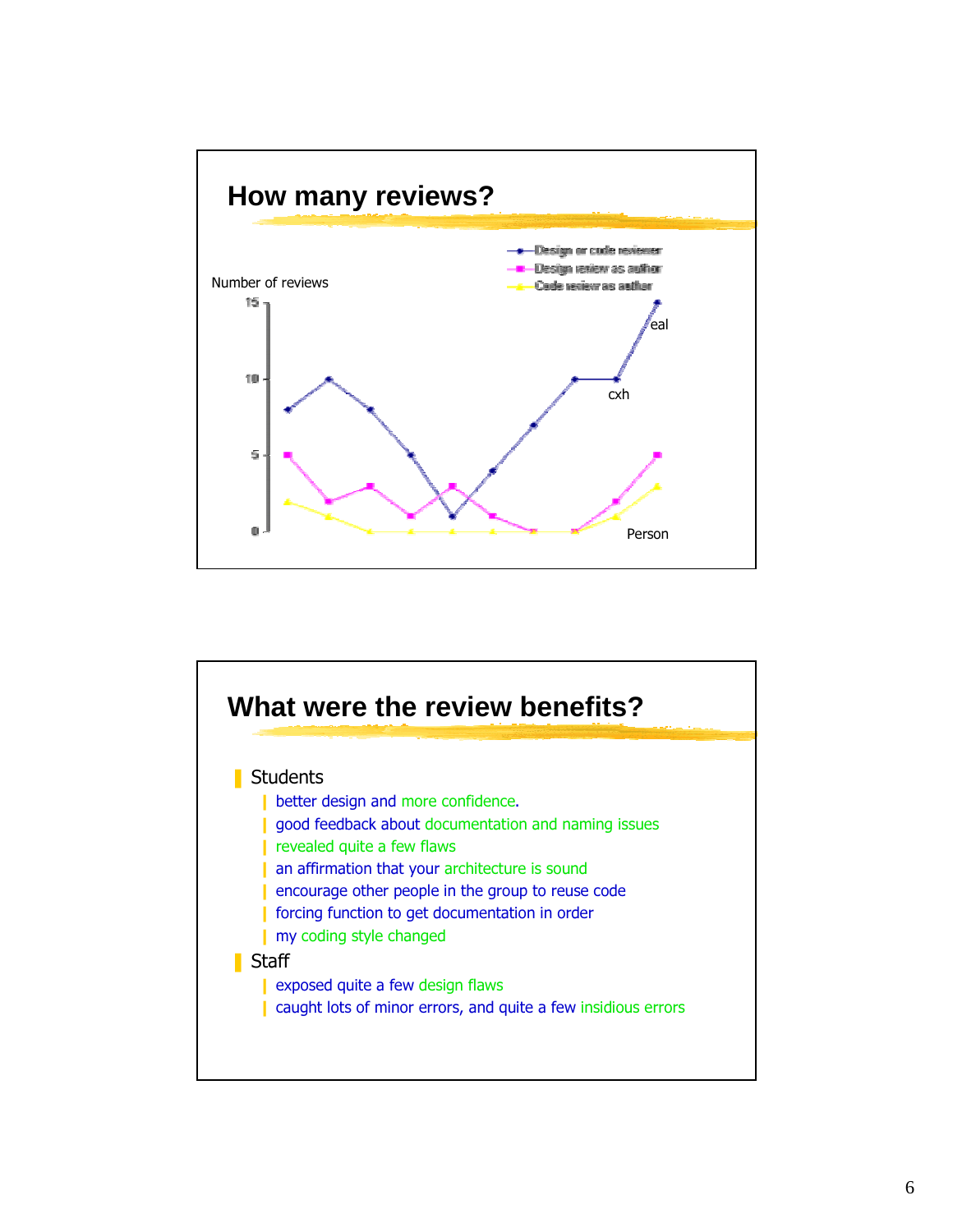

# **List some good points about the way the reviews were conducted**

#### **Students**

- the job division between the moderator, the scribe, and the reviewers is good
- I the most important thing about a review is to keep it moving
- I Very well-moderated and kept on track. I like the formality of the reviews.
- $\blacksquare$  I like that we try to keep the review under 90 minutes
- **I** lively discussion and exchange of ideas
- **■** Staff
	- **I** The policy of not discussing solutions, when the moderator enforces it, is essential to keeping the process from getting bogged down.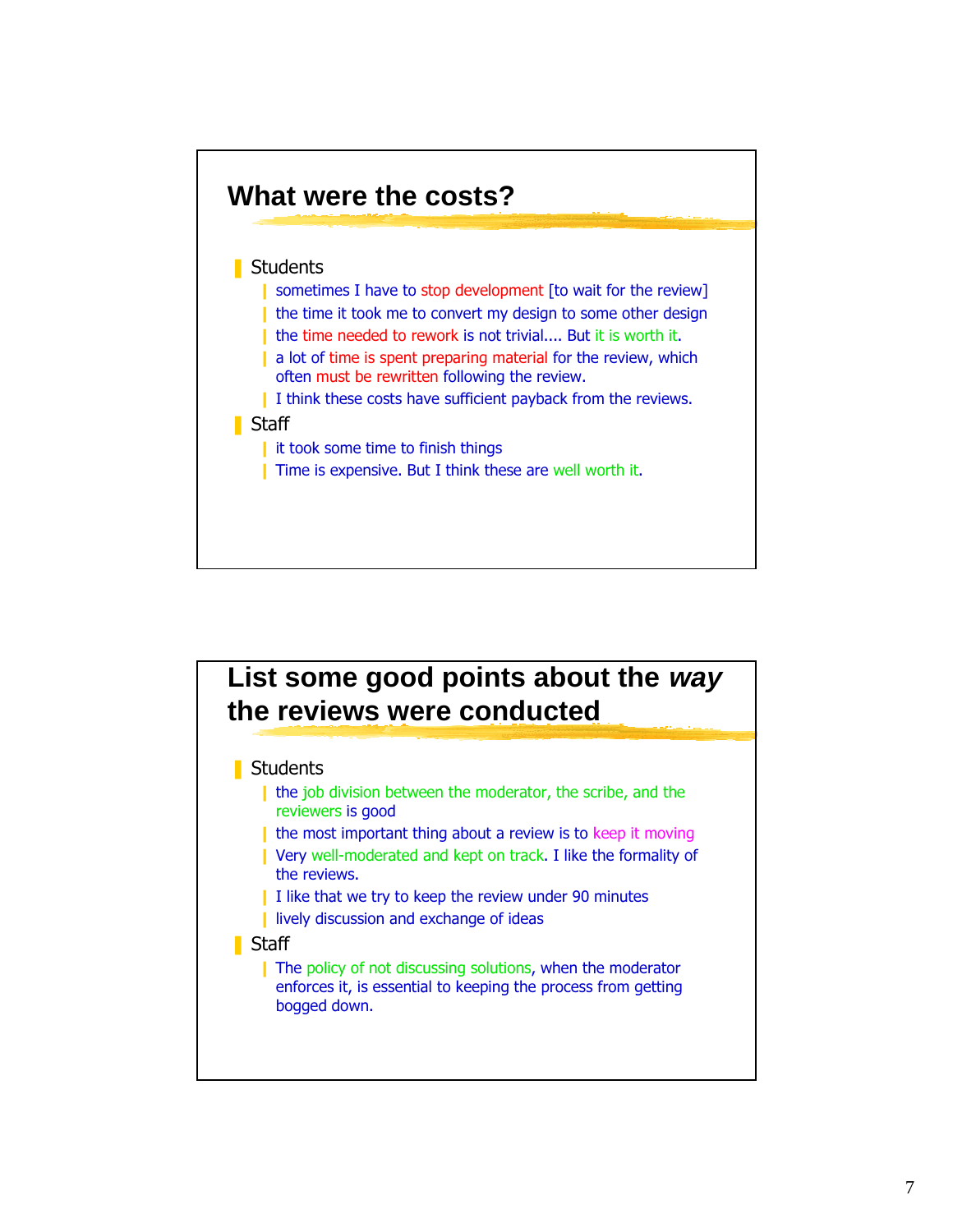# **List some bad points about the way the reviews were conducted**

### ■ Students

- I the reviewers weren't familiar with the code... suggestions were limited to some typos and gratuitous changes
- I reviewers that have read the code, but don't understand the architecture
- I the author didn't really address most of the points raised
- **I** reviewers are nit-picking over the most trivial little details
- I the approach of "say something positive first and then criticize" is not applied

#### **■** Staff

- **I** We are always rushed for time. Some people are not prepared.
- **I** Sometimes the reviewers and moderator focus on trivialities...